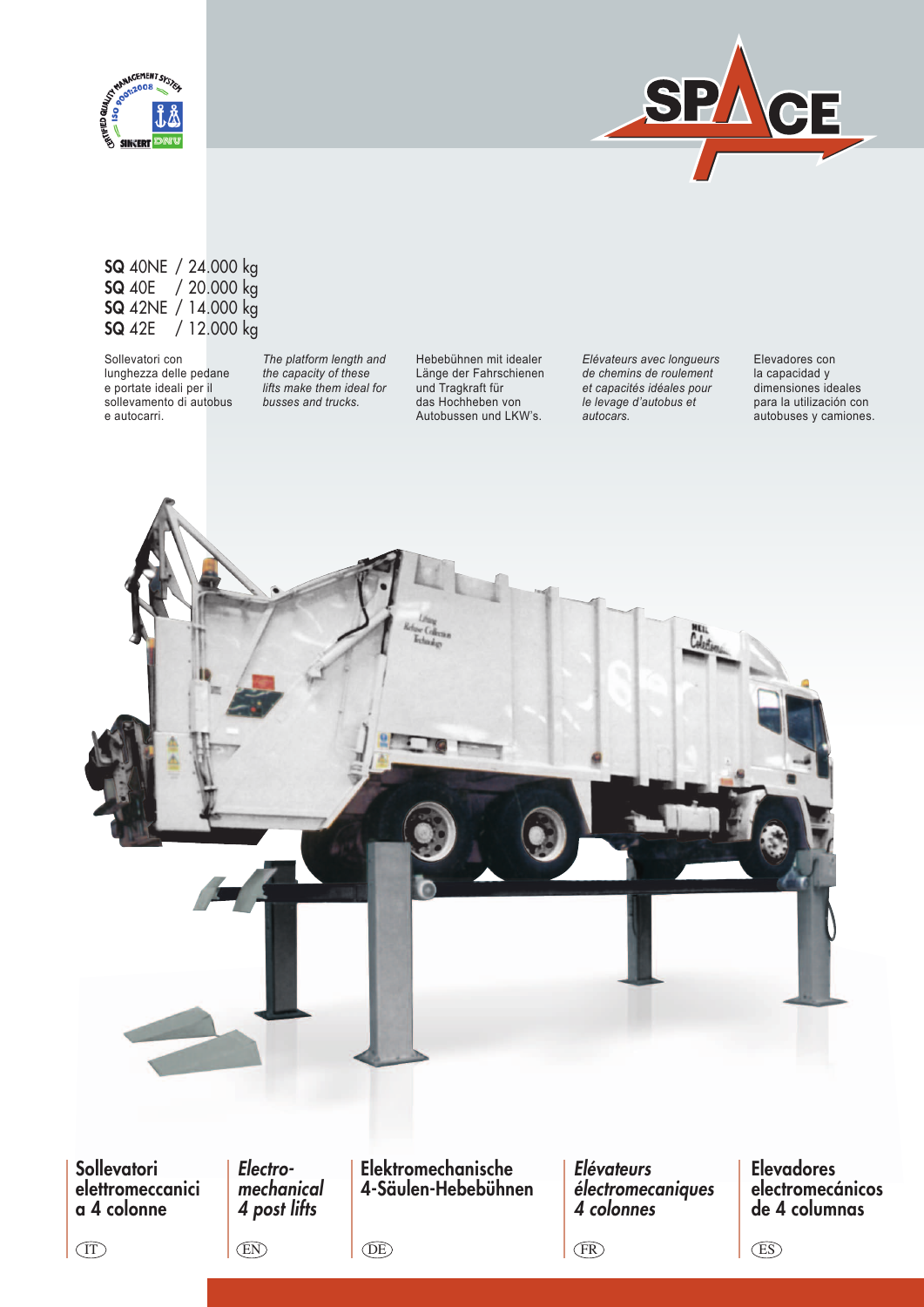Massima praticità di lavoro grazie al particolare concetto delle **pedane a sbalzo**, uniche nel loro genere, che **lasciano spazio libero facilitando il montaggio di qualsiasi particolare compreso il motore**.

*Maximum access to the vehicle thanks to the special concept of extended platforms, unique feature range of commercial lifts. Space is freely available to fit any part, including the engine.*

Sehr praktische Arbeitsweise dank der **überstehenden Fahrschienen. Ideal zum Aus- und Einbau von LKW-Motoren, Getrieben und Einzelteilen geeignet.** *Elévateurs très fonctionnels grâce à la conception particulière des chemins de roulement, uniques dans leur genre, puisqu'ils laissent un grand espace libre, ce qui facilite les opérations de montage de tout élément, y compris le moteur.*





### TOTAL ACCESS (FRONT AND REAR)

### **Sicurezza totale**

**I motori sono collegati tra di loro mediante barra di trasmissione** e scatole di rinvio con ingranaggi a bagno d'olio. È così garantita una uguale ripartizione del carico sui motori e quindi un sollevamento perfettamente orizzontale delle pedane indipendentemente dalla posizione del carico sulle stesse.

#### **La lubrificazione delle viti di sollevamento è automatica**.

Gruppo chiocciola portante e controchiocciola di sicurezza.

### *Total safety*

*The motors are interconnected mechanically by line shafting and bevel gear boxes in oil bath to ensure the perfect level of the platforms and balanced load on motors regardless of vehicle position.*

*Automatic lubricati on of main and safety nuts and spindles.*

*Main and safety nut assembly.*

#### **Absolute Sicherheit Die Motoren sind untereinander durch Wellentrieb** und Kegelradgetriebe im Ölbad **verbunden**, um eine perfekte Höhe der Fahrschienen und eine ausgewogene Stromaufnahme bei jeder Lastbedingung zu erhalten.

**Die Schmierung der Spindeln erfolgt automatisch**.

Trag- und Sicherheitsmutter-Einheit.

#### *Sécurité totale*

*Les moteurs sont reliés entre eux par des barres de transmission et boite à renvoi d'angle en bain d'huile pour avoir un parfait niveau horizontal des chemins de roulement et une absorption équilibrée de puissance en n'importe quelle condition de charge.*

#### *La lubrification des vis de levage est automatique.*

*Groupe écrou porteur et suiveur.*

#### **Seguridad total**

**Los motores están conectados entre ellos por medio de barras de transmisión** para obtener un perfecto nivel de las plataformas y una absorción equilibrada de potencia en todas las condiciones de carga. **La lubricación de los** 

**husillos es automática**. Conjunto de tuerca principal y de seguridad.





 $3115$ 

| Dati tecnici     | <b>Technical data</b>   | <b>Technische daten</b> | <b>Donnees techniques</b>             | Datos técnicos                 |    | <b>SO 40NE</b> | <b>SQ 40E</b> | <b>SQ 42NE</b> | <b>SQ 42E</b> |  |
|------------------|-------------------------|-------------------------|---------------------------------------|--------------------------------|----|----------------|---------------|----------------|---------------|--|
| Portata          | Capacitv                | Tragfähiggkeit          | Capacité                              | Capacidad                      | ka | 24000          | 20000         | 14000          | 12000         |  |
| Motori trifase   | Three-phase motors      | Drehstrommotor          | Moteurs triphasés                     | Motores trifásicos             | kW | $4 \times 4$   | $4 \times 4$  | $4 \times 2$   | $4 \times 2$  |  |
| Peso             | Weiaht                  | Gewicht                 | Poids                                 | Peso                           | ka | 4200           | 4170          | 3110           | 3070          |  |
| Pedane lunghezza | <b>Platforms length</b> | Fahrschienen-Länge      | Longueu r des chemins<br>de roulement | Longitud de las<br>plataformas | mm | 8000           | 8000          | 8000           | 8000          |  |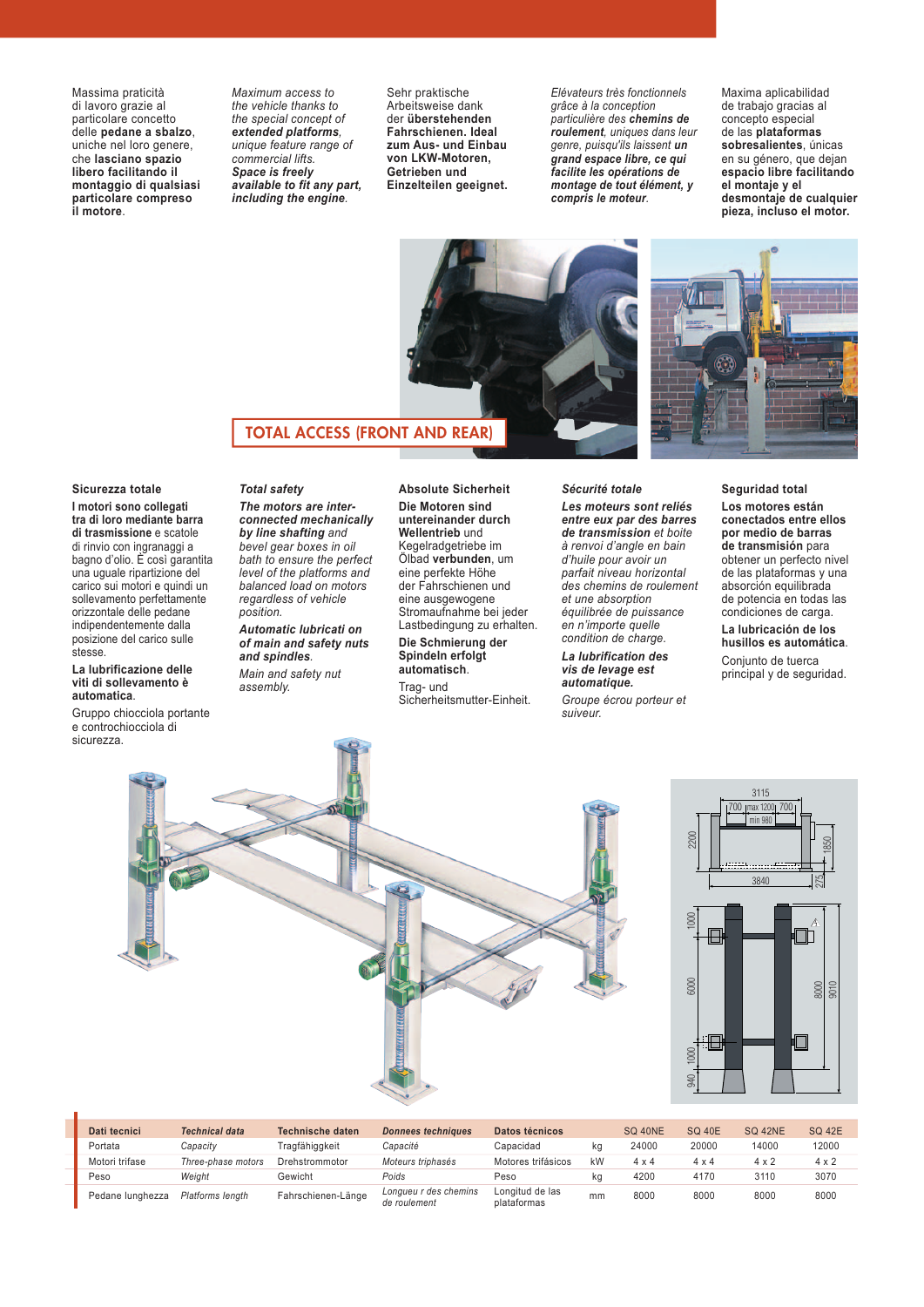



## DUO - TWIN LIFTS

Per i modelli SQ 40NE-40E-42NE-42E esiste la possibilità di abbinare due ponti per farli funzionare:

- a) in modo sincronizzato, quindi con pedane sempre alla stessa altezza
- b) in modo singolo, quindi separatamente l'uno dall'altro con pedane ad altezze diverse.

*Models SQ 40NE-40E-42NE-42E can be twinned as follows: a) synchronised,* 

- *therefore with the two lift platforms working at the same height; b) in single mode,*
- *therefore with the two lifts working independently with platforms at different height.*

Für die Modelle SQ 40NE-40E-42NE-42E besteht die Möglichkeit diese miteinander zu koppeln, um diese:

- a) synchron zu schalten; d.h. die Fahrschienen immer auf der selben Höhe
- b) einzeln zu schalten: d.h. von einander getrennt mit Fahrschienen auf verschiedenen Höhen.

*Pour les modèles SQ 40NE - 40E - 42NE - 42E il est possible de jumeler 2 ponts afin de les faire fonctionner:*

- *a) de façon synchronisée, c'est-à-dire avec chemins de roulement toujours à la même hauteur*
- *b) ou de façon nonsynchronisée, permettant ainsi des hauteurs différentes des chemins de roulement*

Para los modelos SQ 40NE - 40E - 42NE - 42E existe la posibilidad de acoplar dos elevadores para que funcionen:

- a) en modo sincronizado (los dos elevadores a la vez)
- b) en modo individual (independientes, tendriamos dos elevadores)











# KP 118N - KP 118PN / 13,5 T

**Traversa idraulica/pneumoidraulica a doppio pistone** Azionamento tramite pompa a mano

o pompa pneumoidraulica (vers. PN). Pressione alimentazione aria  $6 \div 10$  bar.

Traslazione su sfere.

*Twin-piston hydraulic/air-hydraulic wheel-free jack* 

*Operated by means of hand-pump or air-hydraulic pump (vers. PN). Pneumatic feed pressure 6 ÷10 bar. Translation on ball-bearing.*

**Hydraulischer / lufthydraulischer Achsheber mit Doppelkolben** Antrieb über Handpumpe oder lufthydraulische Pumpe (Ausf. PN). Luftzuführungsdruck 6 ÷ 10 bar. Translation auf Kugeln.

*Traverse hydraulique/hydropneumatique à double piston Actionnement au moyen d'une pompe manuelle ou d'une pompe hydro-pneumatique (vers. PN). Pression d'alimentation de l'air 6 ÷ 10 bars.*

*Translation sur billes.* **Gato hidráulico/**

**neumohidráulico a doble pistón** Accionamiento a través de bomba a mano o bomba

neumohidráulica (vers. PN). Presión alimentación aire  $6 ÷ 10 bar.$ Traslación sobre esferas.